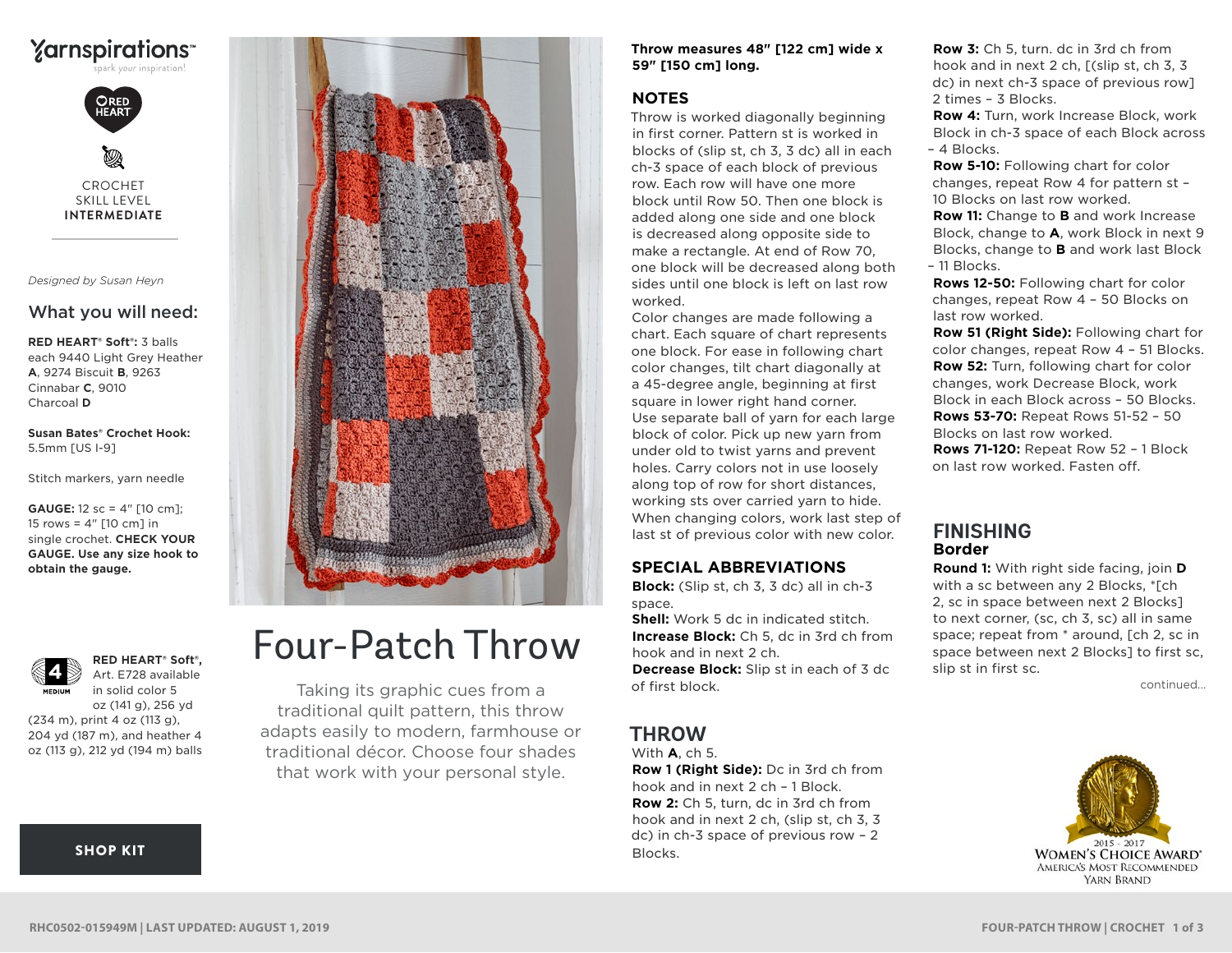

**Round 2:** Ch 3 (counts as dc here and throughout), \*2 dc in ch-2 space, dc in sc, repeat from \* around, working (2 dc, ch 1, 2 dc) in each corner ch-3 space, slip st in top of beginning ch-3. Fasten off.

**Round 3:** With right side facing, join **A** in any dc with a slip st, ch 3, dc in each dc around, working (dc, ch 1, dc) in each corner ch-1 space, slip st in top of beginning ch-3. Fasten off.

**Round 4:** With **B**, repeat Round 3. Fasten off.

**Round 5:** Join **C** in any corner ch-1 space with a slip st, ch 3, 4 dc in same space, \*skip next dc, sc in next dc, skip 2 dc, Shell in next dc; repeat from \* around, working Shell in each corner ch-1 space. Fasten off. Weave in ends.

#### **Abbreviations**

**A, B, C** = Color A, B, C; **ch** = chain; **cm** = centimeters; **dc** = double crochet; **mm** = millimeters; **sc** = single crochet; **st(s)** = stitch(es); **[ ]** = work directions in brackets the number of times specified; **( )** = work directions in parenthesis the number of times specified; **\* or \*\*** = repeat whatever follows the \* or \*\* as indicated.

*See next page for chart*